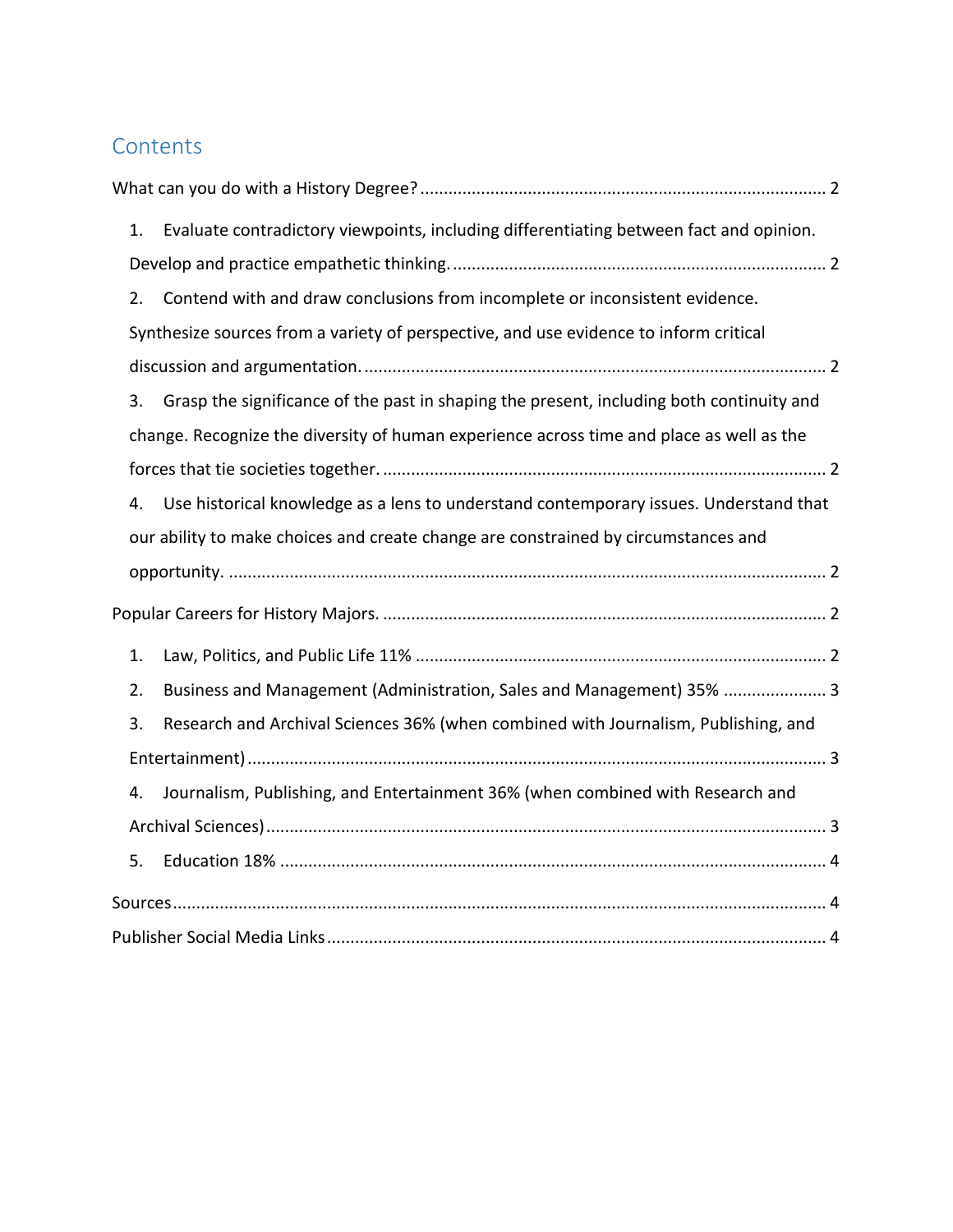## <span id="page-1-0"></span>What can you do with a History Degree?

History is about more than understanding what happened in the past. Studying history develops skills that will make you successful in a variety of professional pursuits, and will also enable you to be a more informed citizen. Learn to:

- <span id="page-1-1"></span>1. Evaluate contradictory viewpoints, including differentiating between fact and opinion. Develop and practice empathetic thinking.
- <span id="page-1-2"></span>2. Contend with and draw conclusions from incomplete or inconsistent evidence. Synthesize sources from a variety of perspective, and use evidence to inform critical discussion and argumentation.
- <span id="page-1-3"></span>3. Grasp the significance of the past in shaping the present, including both continuity and change. Recognize the diversity of human experience across time and place as well as the forces that tie societies together.
- <span id="page-1-4"></span>4. Use historical knowledge as a lens to understand contemporary issues. Understand that our ability to make choices and create change are constrained by circumstances and opportunity.

## <span id="page-1-5"></span>Popular Careers for History Majors.

The size of these categories reflect the recent data<sup>1</sup> of career paths chosen by history majors. We hope these ideas and quotes provide inspiration as you consider your future career path.

- <span id="page-1-6"></span>1. Law, Politics, and Public Life 11%
	- a. Cultural Strategist, Lawyer, Politician, Political Campaign Manager, Judge, Development Associate, Community Organizer, Paralegal
	- b. Quote by Sonia Sotomayor: "It is important for all of us to appreciate where we come from and how that history has really shaped us in ways that we might not understand."

 $\overline{a}$ <sup>1</sup> Paul B. Sturtevant, "History is Not a Useless Major: Fighting Myths with Data," Perspectives on History, April 1, 2017.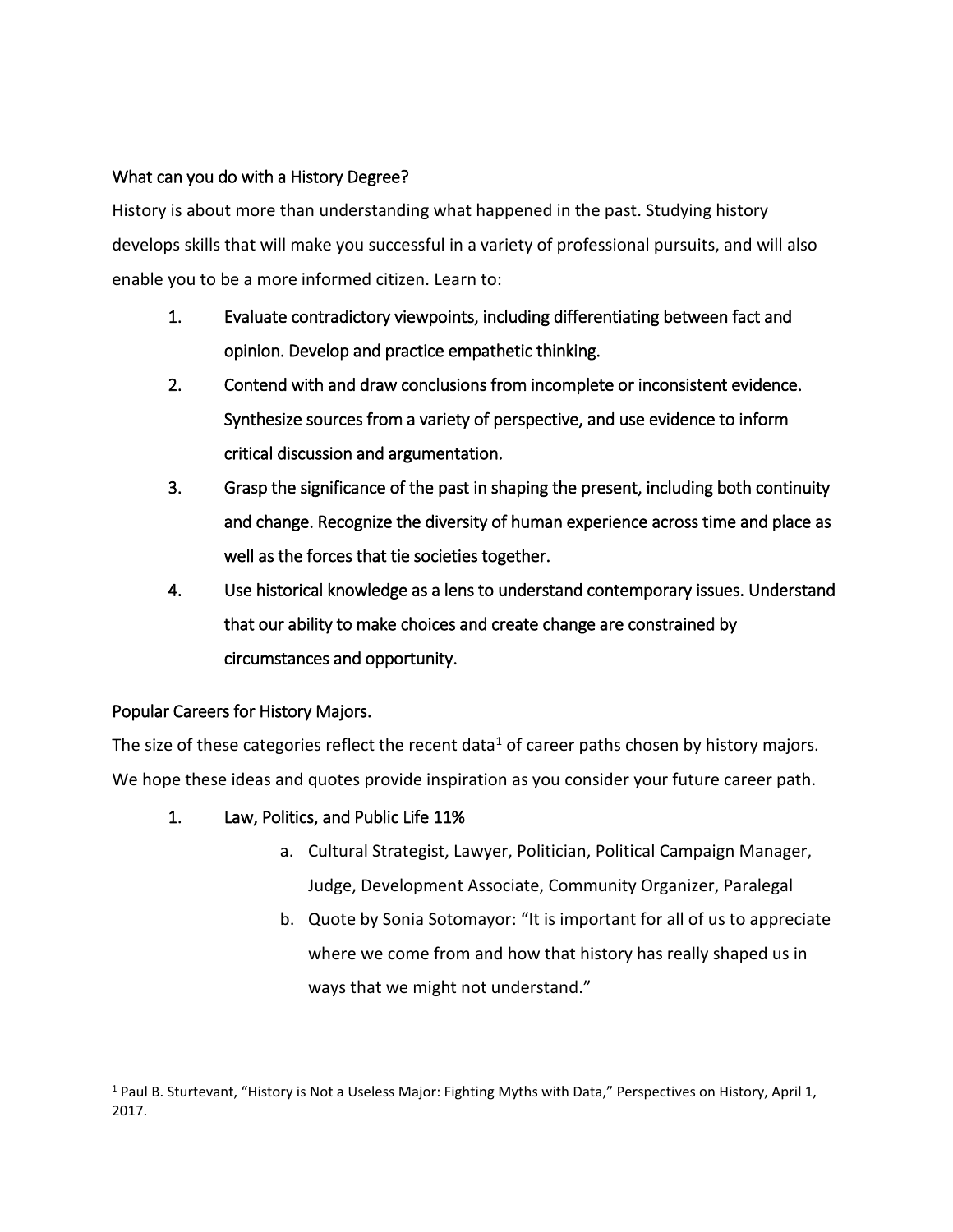c. Quote by George Orwell: "Who controls the past controls the future: who controls the present controls the past."

## <span id="page-2-0"></span>2. Business and Management (Administration, Sales and Management) 35%

- a. Market Research Analyst, Marketing Associate, Advertising Account Executive, Banking Associate, Equity Analyst, Sales Representative, Insurance Analyst, Customer Success Specialist, Financial Planning Analyst, Public Relations Specialist
- b. Quote by William Faulkner: "The past is never dead. It's not even past."
- c. Quote by Ziauddin Barani: "I have not observed such advantages from any branch of learning as I have from history."

# <span id="page-2-1"></span>3. Research and Archival Sciences 36% (when combined with Journalism, Publishing, and Entertainment)<sup>2</sup>

- a. Librarian, Historic Preservation Specialist, Archivist, Public Historian, Cultural Resource Manager, Geographic Mapping Systems (GIS) Technician, Historical Consultant, Policy Advisor
- b. Quote by Michelle Obama: "You may not always have a comfortable life and you will not always be able to solve all of the world's problems at once but don't ever underestimate the importance you can have because history has shown us that courage can be contagious and hope can take on a life of its own."

# <span id="page-2-2"></span>4. Journalism, Publishing, and Entertainment 36% (when combined with Research and Archival Sciences)

a. Documentary Filmmaker, Podcast Host, Television Writer, Professional Athlete, Book or Newspaper Editor, Producer, Journalist, Social Media Manager, Actor

 $\overline{a}$ 

<sup>2</sup> "Research and Archival Sciences" and "Journalism, Publishing and Entertainment" also includes other careers including financial services, community and social services, healthcare, architecture/engineering, information technology, art, design, entertainment, sports, and media.